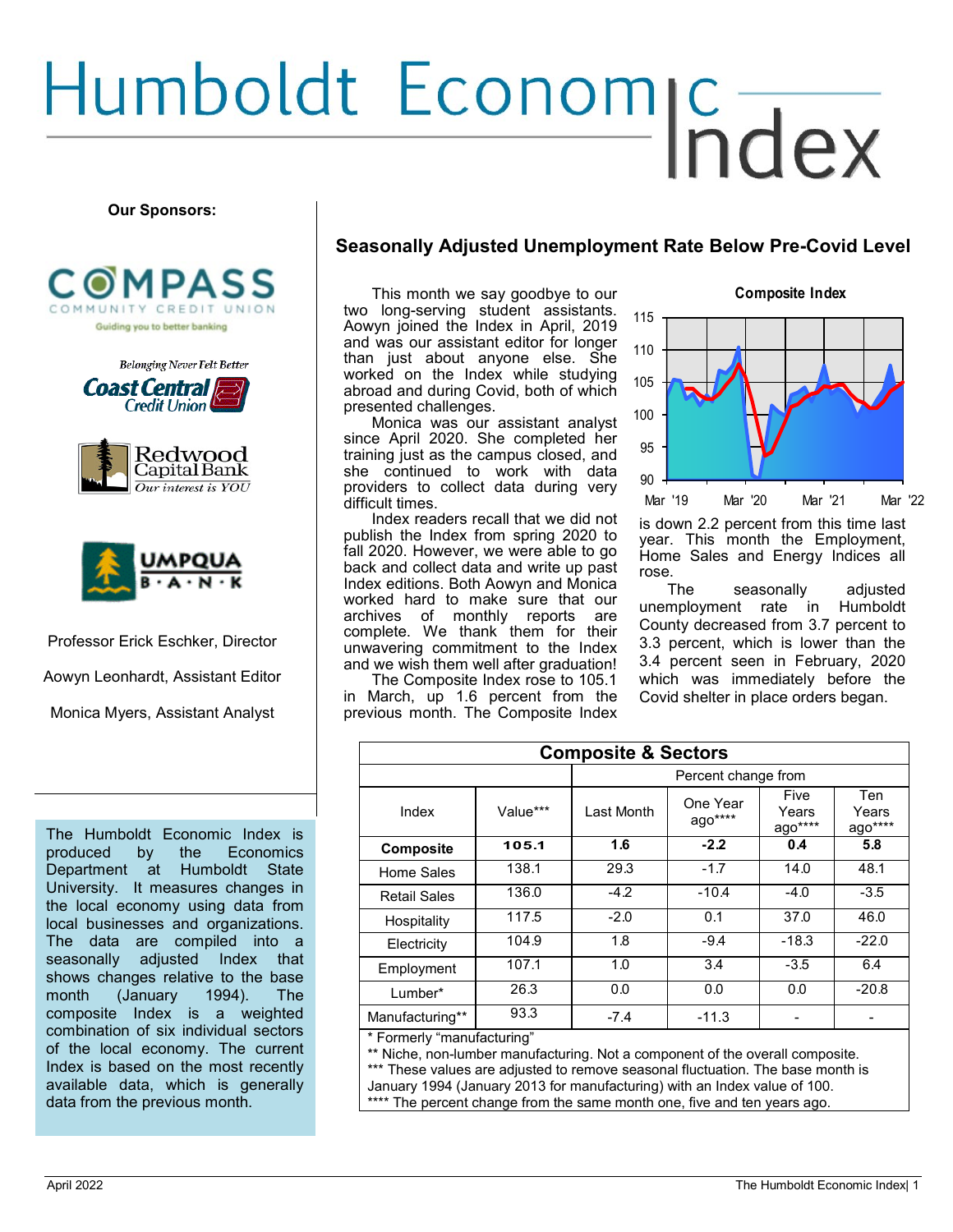## **The Index – Leading Indicators**

#### Leading Indicators

The Index tracks four leading indicators to get a sense of the direction that the county economy may take in the near future. The leading indexes are (1) unfilled orders for manufactured goods, (2) number of initial claims for unemployment insurance, (3) building permits, and (4) help wanted advertising.

| <b>Leading Indicators</b>                                      |                        |                            |                            |  |  |
|----------------------------------------------------------------|------------------------|----------------------------|----------------------------|--|--|
| Manufacturing<br>Orders                                        | Unemployment<br>Claims | <b>Building</b><br>Permits | Help Wanted<br>Advertising |  |  |
| $-18.2%$<br>$0.0\%$                                            |                        | 25.0%                      | $-8.8\%$                   |  |  |
| * Change from prior month. All values are seasonally adjusted. |                        |                            |                            |  |  |

| <b>Key Statistics</b> |         |                   |              |  |  |
|-----------------------|---------|-------------------|--------------|--|--|
| Median Home           | Monthly | Mortgage          | Unemployment |  |  |
| Price*                | Rent**  | Rate <sup>+</sup> | Ratet        |  |  |
| \$430.500             | \$2,263 | 5.000%            | 3.3%         |  |  |

\* The Humboldt Association of Realtors provides home price data. MLS is not responsible for accuracy of information. The information published and disseminated by the Service is communicated verbatim, without change by the Service, as filed with the Service by the Participant. The Service does not verify such information provided and disclaims any responsibility for its accuracy. Each Participant agrees to hold the Service harmless against any liability arising from any inaccuracy or inadequacy of the information.

\*\* Average rent on 2, 3 and 4 bedroom houses listed in the Times Standard.

† 30-year owner occupied conforming conventional fixed rate provided by Umpqua Bank.

‡ Seasonally adjusted Humboldt County unemployment rate is based on non-seasonally adjusted preliminary EDD data.

**Unemployment Claims** fell 18.7 percent to a new Index value of 37.1. The current value is 75.8 percent lower than the value for this time last year. The 4-month moving average rose 1.5 percent to a new average of 44.9.



**Index of Claims for Unemployment** 

**Graphs Explanation:** The blue area represents the seasonally adjusted Index of Unemployment Claims above. The red line shows the four-month moving average which attempts to demonstrate the overall trend in the data with less monthly volatility.

**Building Permits** rose 144.8 percent to a new Index value of 51.0. The current value is 118.8 percent higher than the value for this time last year.





**Help Wanted Advertising** fell 16.2 percent to a new Index value of 68.6. The current value is 39.4 percent lower than the value for this time last year. The 3-month moving average fell 1.7 percent to a new value of 80.1. In March there were 391 unique job postings on Craigslist.

#### **Index of Help Wanted Advertising**



**Manufacturing Orders** are not available this month.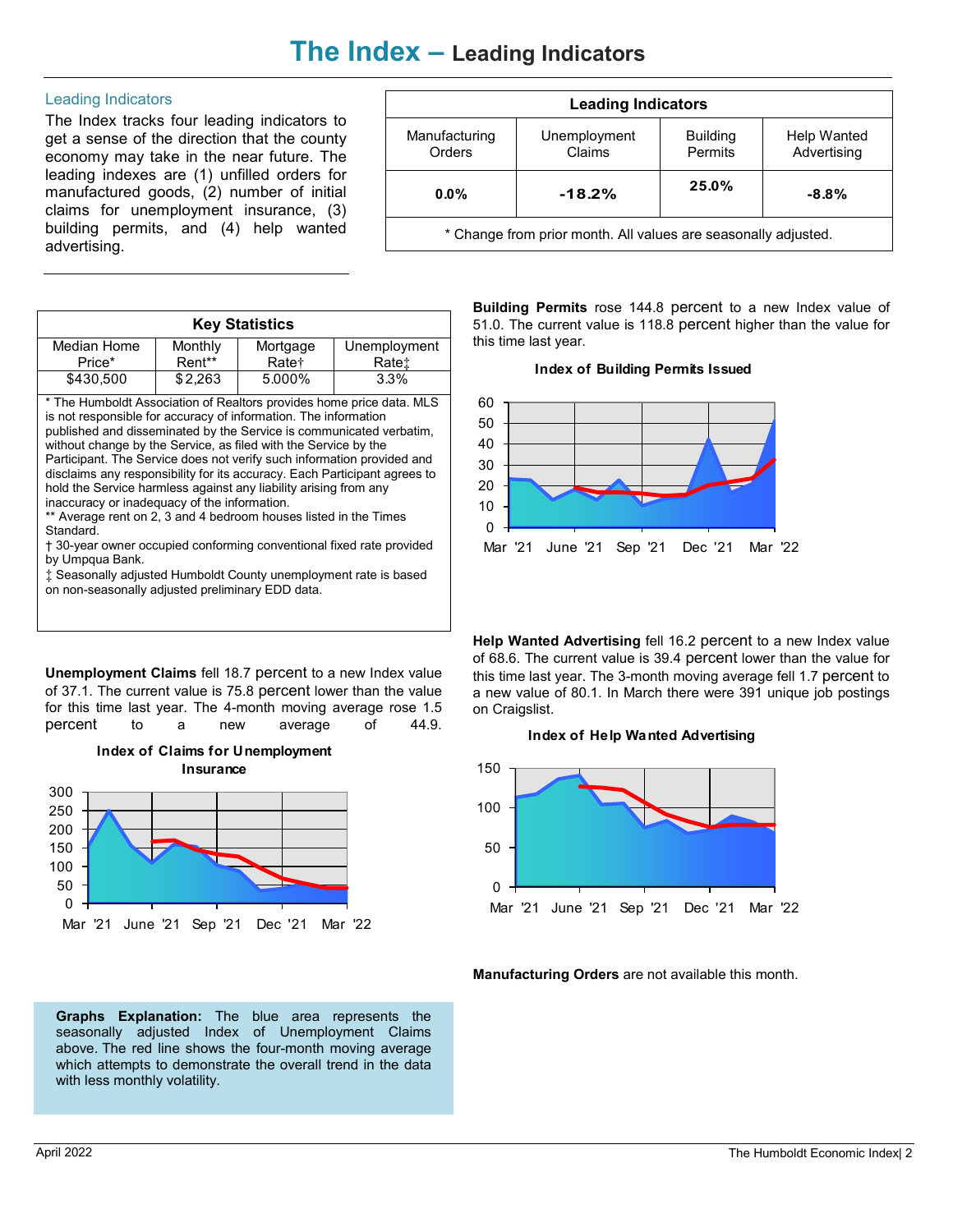### **The Index – Individual Sectors**

#### **Home Sales**

The Index value of the home sales sector is based on the number of new and existing homes sold in Humboldt County each month as recorded by the Humboldt Association of Realtors.

The Humboldt County Home Sales Index for March rose 29.3 percent to a new value of 138.1. The present Index value is 1.7 percent lower than the value for this time last year. The 4-month moving average rose by 1.8 percent to a new value of 126.4. The country's median home price increased from \$452,500 to \$430,500. In comparison, the median home price this time last year was \$359,000.

The S&P Case-Shiller Home Price Indices, a national Index of housing prices, is calculated monthly using a 3 month moving average and published with a two month lag. Within the Case-Shiller Index are composites of 10 and 20 cities that the Index considers representative of the national housing market, as well as the National Index, which accounts for all 9 U.S. census divisions.

The S&P Case-Shiller Home Price Indices saw a higher year-over-year gain in March compared to the previous month. The 10-City and 20-City Composites reported year-over-year gains of 18.6 percent and 20.2 percent, respectively. The National Index reported a 19.8 percent annual gain over the same period. After seasonal adjustment, the 10-City and 20-City Composites reported month-over-month gains of 2.3 percent and 2.4 percent, respectively. The National Index reported a seasonally adjusted increase of 1.9 percent.

Craig J. Lazzara, Managing Director at S&P Dow Jones Indices., notes the rise in home sales, ""U.S. home prices continued to advance at a very rapid pace in February… The National Composite's 19.8% year-overyear change for February was the third-highest reading in 35 years of history. That level of price growth suggests broad strength in the housing market, which is exactly what we continue to observe. All 20 cities saw doubledigit price increases for the 12 months ended in February, and price growth in all 20 cities accelerated relative to January's report. February's price increase ranked in the top quartile of historical experience for every city, and in the top decile for 18 of them. The macroeconomic environment is evolving rapidly and may not support extraordinary home price growth for much longer."

According to Freddie Mac, the average 30-year fixedrate mortgage, as of March 31, was 4.67 percent, up from 3.76 on March 3. The average 15-year fixed-rate mortgage was 3.83 percent at the end of March, up from 3.01.



#### **Home Sales Index, Humboldt County**



**Monthly Foreclosures, Humboldt County** 

Source: Humboldt Economic Index and Humboldt County Recorder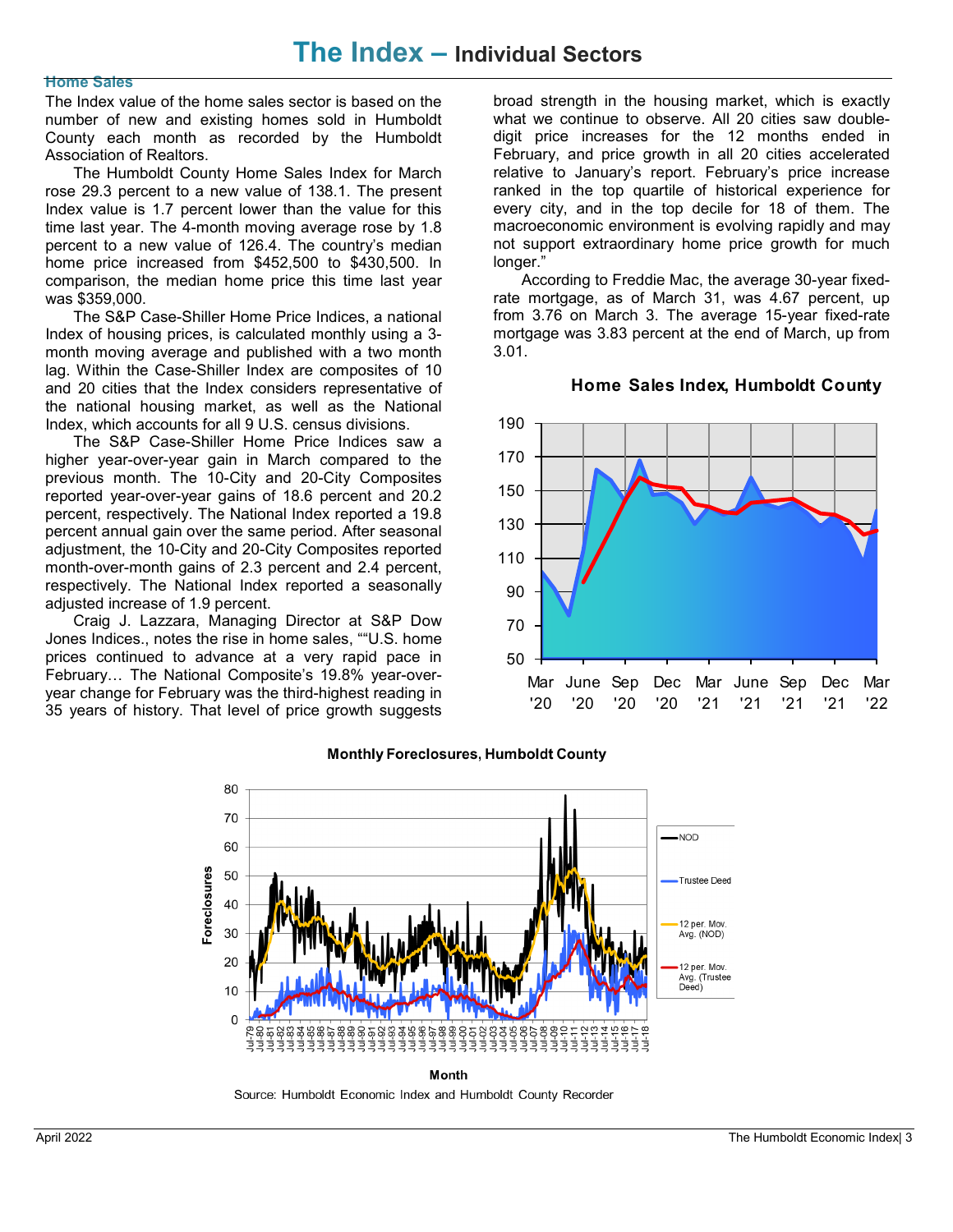#### **Total County Employment**

The Index value of the employment sector is based on seasonally adjusted total employment as reported by the Employment Development Department.

The seasonally adjusted unemployment rate in Humboldt County decreased from 3.7 percent to 3.3 percent. The seasonally adjusted unemployment rate in California decreased from 5.4 percent to 4.9 percent. The seasonally adjusted national unemployment rate decreased from 3.8 to 3.6 percent.

The Employment Development Department of California indicated that in March Humboldt County's estimate of total employment rose by 800 individuals to a total of 57,800. Humboldt County's total unemployment decreased by 400 individuals to a total of 2,200.

In the Labor Department's October report, total nonfarm payroll employment rose by 431,000. National employment in leisure and hospitality with a

gain of 112,000, professional and business services added 102,000 jobs, retail increased by 49,000, manufacturing added 38,000 jobs, social assistance increased by 25,000, construction grew by 19,000 jobs and financial activities rose by 16,000 in March. Employment in healthcare, transportation and warehousing, mining, wholesale trade, information, other services, and government showed little month-overmonth change.





#### **Hospitality**

The Index value of the hospitality sector is based on seasonally adjusted average occupancy each month at a cross section of local hotels, motels and inns.

The Hospitality Index decreased 2.0 percent in March to a new value of 117.5. This month's Index value is 0.1 percent higher than the value for this time last year. The 4-month moving average rose 2.7 percent to a current value of 115.8.

#### **Gasoline Prices**

California's average gas price fell in April to \$5.70, an 18 cent decrease from the previous month. Northern California's average price decreased 2 cents to a new average of \$5.97, while Eureka's average gas price rose by 17 cents to a new average of \$6.07. When we adjust for inflation, the "real price" of gasoline in Eureka was \$2.05 per gallon in 1982-84 dollars.

April continued to set records for gasoline prices, with the national average reaching \$4.33 and becoming the highest ever without being adjusted for inflation. In addition to supply chain issues as a result of the pandemic, Russia's invasion of Ukraine and the President's subsequent blocking of Russian oil cost consumers even more at pumps nationwide. The last time the national average broke the \$4 mark was amidst the 2008 recession; in this period, "people decreased their monthly shopping trips by 20%, their monthly purchase volume by 14% and their monthly expenditures by 6%" according to Dinesh Gauri. One change since then has been an inclination towards purchasing electric vehicles; however, the cost is high for most consumers and the supply still low.

| <b>Gas Prices</b>                                                                                                                                                      |                |                               |  |  |  |
|------------------------------------------------------------------------------------------------------------------------------------------------------------------------|----------------|-------------------------------|--|--|--|
| Prices as of<br>4/30/2022                                                                                                                                              | Average price* | Change from<br>previous month |  |  |  |
| Fureka                                                                                                                                                                 | \$6.07         | \$0.17                        |  |  |  |
| Northern California                                                                                                                                                    | \$5.97         | $-$0.02$                      |  |  |  |
| California                                                                                                                                                             | \$5.70         | $-$0.18$                      |  |  |  |
| * Current average price per gallon of self-serve regular unleaded gasoline<br>as reported by the American Automobile Association monthly gas survey<br>(www.csaa.com). |                |                               |  |  |  |

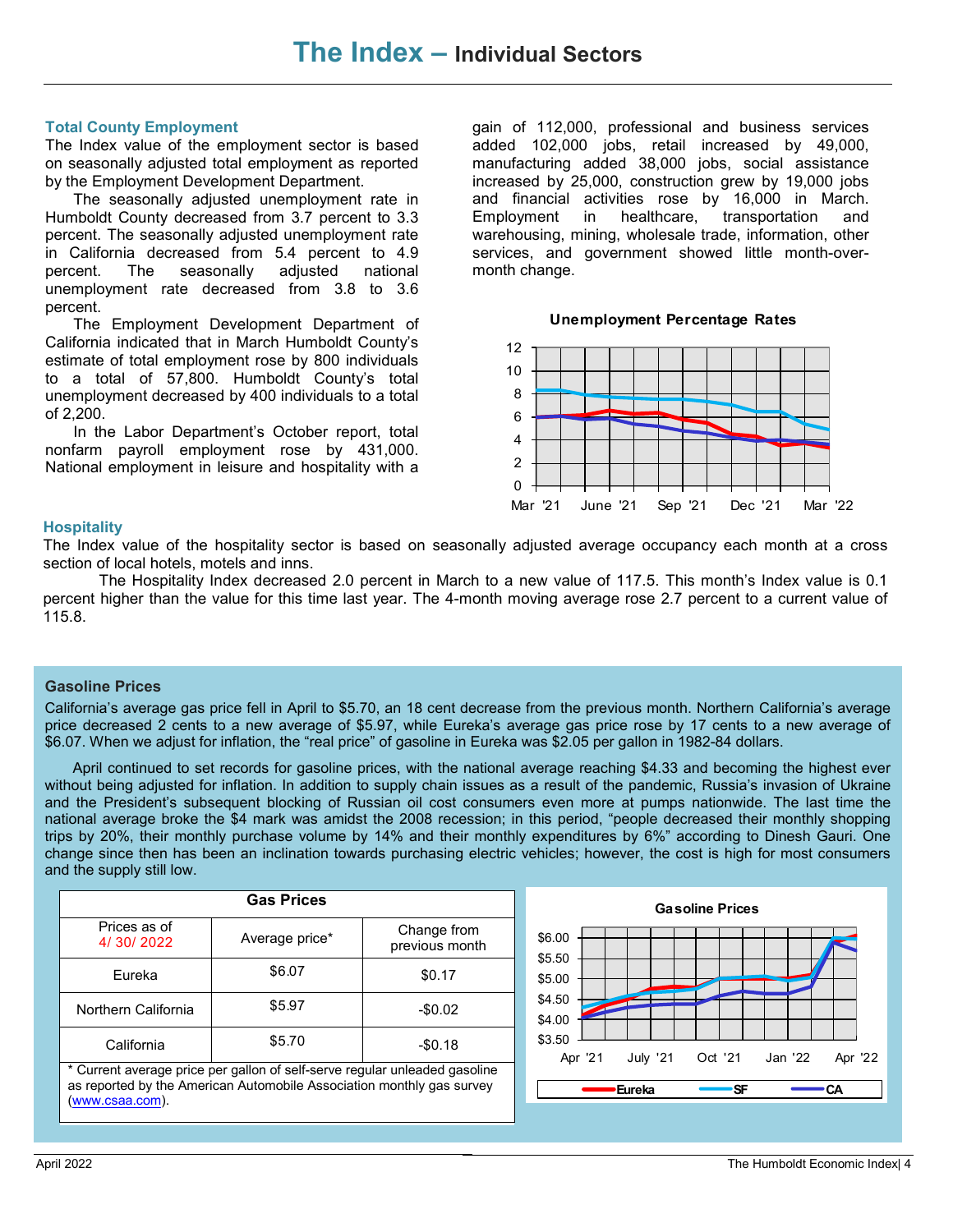#### **Manufacturing**

The Index value of this sector is based on a combination of production and employment for a variety of niche manufacturers and is adjusted to account for normal seasonal variations.

Manufacturing contracted in March to a seasonally adjusted Index value of 93.3, down 7.4 percent from the previous month's value of 100.7. Manufacturing employment remained at 2,500 individuals for the second consecutive month, according to the Employment Development Department.

The Institute for Supply Management reports that in March economic activity in the manufacturing sector expanded, while the overall economy grew for the 22<sup>nd</sup> consecutive month.

The PMI (Producing Managers Index) is based on the number of manufacturing supply managers who expect business conditions to improve in the near future. A PMI greater than 43.1 percent generally indicates an expansion of the overall economy. The PMI for March rose 3.9 percentage points to 64.7 percent.

Nationally, fifteen of the eighteen manufacturing industries reported growth in the following order: Apparel, Leather & Allied Products; Furniture & Related Products; Food, Beverage & Tobacco Products; Electrical Equipment, Appliances & Components; Miscellaneous Manufacturing; Machinery; Textile Mills; Transportation Equipment; Fabricated Metal Products; Paper Products; Chemical Products; Computer & Electronic Products; Nonmetallic Mineral Products; Primary Metals; and Plastics & Rubber Products. The two industries reporting a decrease in March compared to February are: Wood Products; and Petroleum & Coal Products.

The New Export Orders Index fell 3.9 percentage points to 53.2 percent. This is the  $21<sup>st</sup>$  consecutive month of growth for this Index. A New Orders Index above 52.3 percent, over time, is generally consistent with an increase in the Census Bureau's series on manufacturing orders.

Six industries reported growth in new export orders in the following order: Wood Products; Miscellaneous Manufacturing; Computer & Electronic Products; Transportation Equipment; Food, Beverage & Tobacco Products; and Fabricated Metal Products. The only industry reporting a decrease in new export orders is Machinery. Ten industries reported no change in exports.

This is the first new sector of the Index and was created after listening to local economic development agencies. For a detailed description please visit our [Special Projects page.](http://www.humboldt.edu/econindex/projects/newmanufacturingsector.pdf)

Since the manufacturing index is so new, and since we do not have much data to create precise seasonal indices, we do not include manufacturing in the overall composite Index. As the amount of data collected grows, we will feel more confident in our monthly seasonal estimates and add niche manufacturing. Lumber-based manufacturing, which was one of the original sectors of the Index, continues to be part of the overall composite Index.

#### **Electricity Consumption**

The Index value of this sector is based on seasonally adjusted kilowatt-hours of electricity consumed each month in Humboldt County. Electricity consumption is a somewhat mixed or ambiguous indicator that usually correlates with economic activity. However, increases in energy efficiency and conservation reduce the sector's index value, while not necessarily indicating a decline in economic activity.

In March, the Electricity Index rose 1.8 percent to a new value of 104.9. The current value is 9.4 percent lower than the value of this time last year.

#### **Retail Sales**

The Index value for the retail sales sector is based on the seasonally adjusted dollar value of sales each month from a cross section of local retail businesses.

The Retail Sales Index fell 4.2 percent in March to a new value of 136.0, down 10.4 percent from the value for this time last year. The 4-month moving average rose 0.1 percent to a new value of 139.6.

The Consumer Confidence Index is the average of The Present Situation and The Expectations Index and is a barometer of the health of the U.S. economy from the perspective of the consumer.

On the national scale, Consumer Confidence increased in March from 105.7 to 107.2. The Expectations Index decreased from 80.8 to 76.6, and the Present Situation Index increased from 143.0 to 153.0

"Consumer confidence was up slightly in March after declines in February and January," said Lynn Franco, Senior Director of Economic Indicators at The Conference Board. "The Present Situation Index rose substantially, suggesting economic growth continued into late Q1. Expectations, on the other hand, weakened further with consumers citing rising prices, especially at the gas pump, and the war in Ukraine as factors. Meanwhile, purchasing intentions for big-ticket items like automobiles have softened somewhat over the past few months as expectations for interest rates have risen. Nevertheless, consumer confidence continues to be supported by strong employment growth and thus has been holding up remarkably well despite geopolitical uncertainties and expectations for inflation over the next 12 months reaching 7.9 percent—an all-time high."

The percentage of consumers expecting business conditions to improve over the next six months fell from 21.3 percent to 18.7 percent, while the percentage of consumers expecting business conditions to worsen rose from 19.9 percent to 23.8 percent.

#### **Lumber Manufacturing**

Lumber Manufacturing is suspended from the Index until we can obtain a sufficient number of data providers. This sector is 12% of the overall Index, and the last reported amount was 29.2 in March 2015.The index value of this sector is based on a combination of major county lumber companies and is adjusted to account for normal seasonal variations.